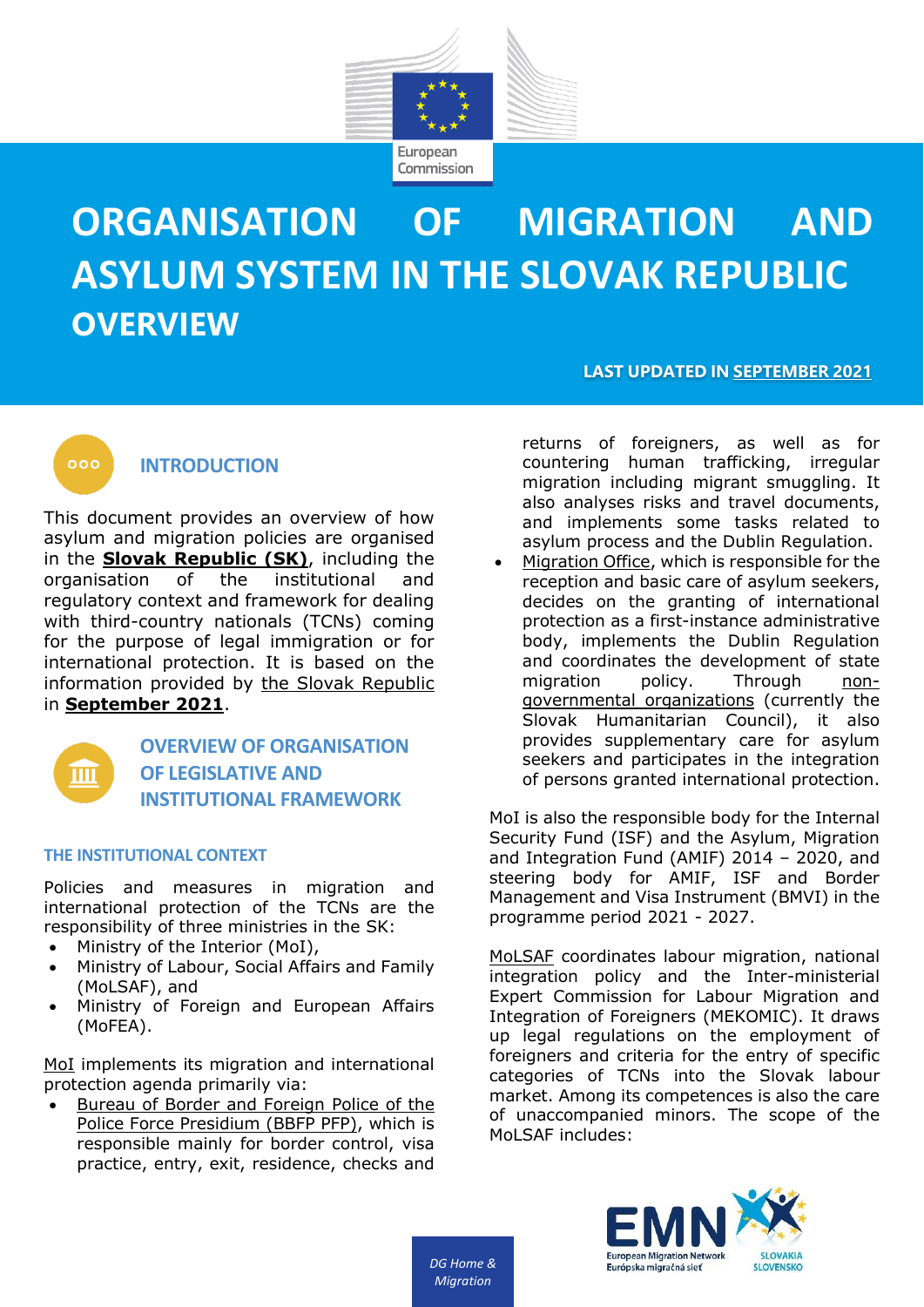- The Centre for Labour, Social Affairs and the Family, which coordinates the 46 labour offices in the regions of the SK deciding, inter alia, on work permits for the TCNs, and
- The National Labour Inspectorate, which together with BBFP PFP participates in measures against illegal employment of foreigners in Slovakia.

MoFEA, as part of the consular agenda, issues visas and accepts applications for residence or citizenship. It coordinates development cooperation and humanitarian assistance of the SK. It builds partnerships with the countries of origin of irregular migrants and helps (potential) forced migrants in other countries. MoFEA is responsible for the external dimension of migration.

Inter-ministerial coordination of migration and integration policy of the SK is implemented within the following platforms:

- Steering Board for Migration and Integration of Foreigners and
- Inter-Ministerial Expert Commission for Labour Migration and Integration of Foreigners (MEKOMIC), which serves as an advisory body to the Minister of Labour, Social Affairs and Family.

Other responsible state institutions are:

- The Legal Aid Centre of the Ministry of Justice, which provides legal assistance in asylum matters, in proceedings on administrative expulsion or detention of TCN or an asylum seeker. It also provides legal assistance in these matters in proceedings before a court in the administrative judiciary and in proceedings before the Constitutional Court of the SK.
- The Public Defender of Rights, who, as an independent body of the SK, protects the fundamental rights and freedoms of persons, including foreigners, in proceedings before public authorities, if their actions, decisions or inactions are in conflict with the law.
- Statistical Office, which harmonises numerical data on foreigners with EU, UN standards and documents approved by the Slovak Government. It also processes data on foreign migration and organises censuses.

Regional courts and the Supreme Court review the legality of decisions of the Migration Office and bodies within the competence of BBFP PFP. On its territory, the SK cooperates with the following international intergovernmental organizations:

- The International Organization for Migration (IOM), which, among other things, provides counselling to TCNs through the IOM Migration Information Center, implements the Assisted Voluntary Return and Reintegration Program (AVRR), and coordinates the European Migration Network (EMN) in Slovakia.
- The Office of the United Nations High Commissioner for Refugees (UNHCR), which has the right of access to an asylum seeker and, with his or her consent, to an asylum procedure.

Among active non-profit organisations in Slovakia are mainly Slovenská humanitná rada, Liga za ľudské práva, Nitrianska komunitná nadácia, Mareena, Slovenská katolícka charita, Marginal, Človek v ohrození / Člověk v tísni, Nadácia Milana Šimečku and Centrum pre výskum etnicity a kultúry na Slovensku.

## **THE LEGAL SYSTEM**

In the field of migration, the Slovak Republic stems from several strategic documents:

- ✓ Migration Policy of the Slovak Republic with a view to 2025 (2021),
- $\checkmark$  Slovakia's Recovery Plan: Component 10 -Attracting and Retaining Talent (2021),
- $\checkmark$  Integration Policy of the Slovak Republic (2014),
- $\checkmark$  Strategy of Labour Mobility for Foreigners in the Slovak Republic (2018),
- ✓ National Strategy for Integrated Border Management for 2019 to 2022,
- $\checkmark$  National Strategy for the Promotion and Protection of Human Rights (2015).

Laws relevant to migration and international protection are approved by the National Council of the Slovak Republic (the Parliament). These are in particular:

- $\checkmark$  Act No. 404/2011 Coll. on the Residence of Foreigners, which regulates, inter alia, the entry of foreigners, their stay and basic rights and obligations, or expulsion,
- $\times$  Act No. 5/2004 on Employment Services, which regulates the employment of foreigners, and
- $\checkmark$  Act No. 480/2002 Coll. on Asylum, which regulates, inter alia, asylum proceedings.

Other laws deal with e.g. professional qualifications, citizenship, illegal work and illegal employment, health care, etc.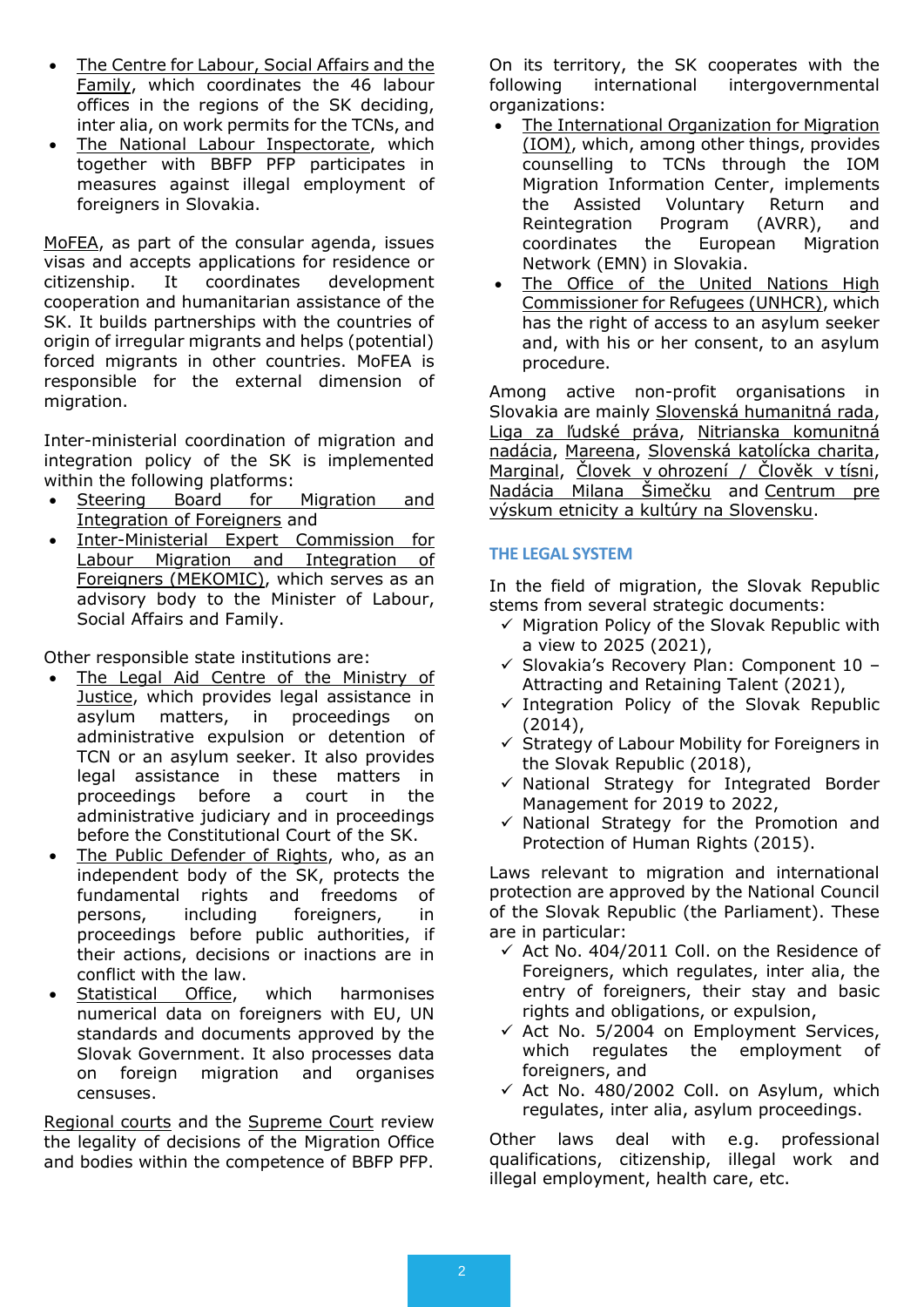

**INSTITUTIONAL CHART**